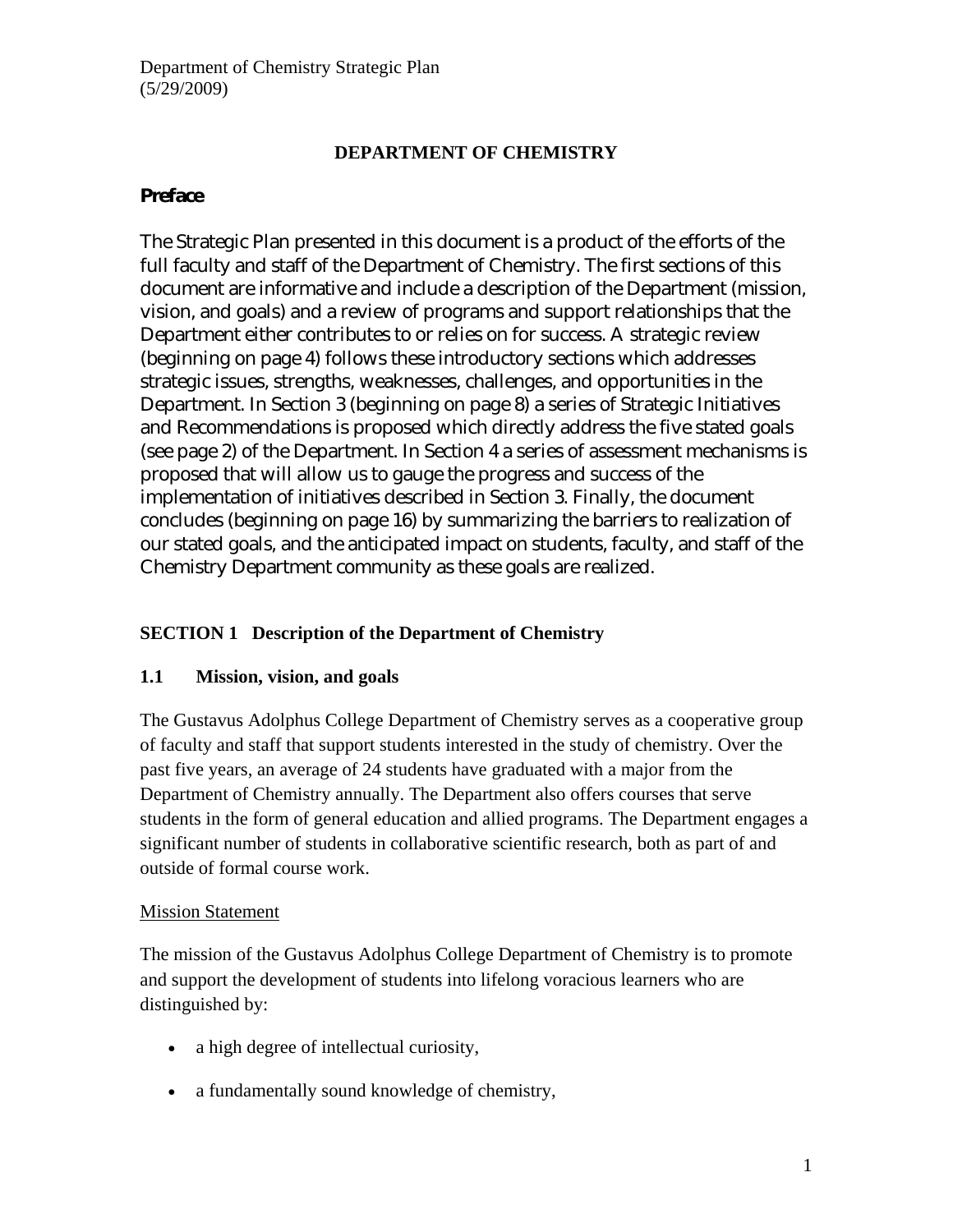- an ability to use the scientific method effectively as a core epistemology,
- an understanding of the place of chemistry within natural science, and
- comprehension of the relationship of natural science to the environment and the rest of human culture.

### Vision Statement

The Department of Chemistry seeks to provide a stimulating intellectual environment by cultivating a highly engaged community of scholars. Central to our approach is the pursuit of scholarship through both independent and collaborative student-faculty research. We aim to challenge students to pursue an understanding of the natural world through study of and research in chemistry in order to develop scientifically-minded citizens and competent experimental scientists. We aspire for our students to appreciate interdisciplinary perspectives and problem-solving approaches, and to communicate effectively with a variety of audiences. Overall, we aim to value and support the development of whole persons for all members of our learning community.

In order to achieve this vision, the Department of Chemistry sets forth five goals.

| Goal One:   | To provide a curriculum in which all students gain an appropriate depth<br>and breadth of knowledge (content competency), understanding, and<br>comprehension of chemistry. |
|-------------|-----------------------------------------------------------------------------------------------------------------------------------------------------------------------------|
| Goal Two:   | To foster an appreciation of interdisciplinary approaches to problem<br>solving.                                                                                            |
| Goal Three: | To foster the development of greater laboratory independence and<br>experimental competence.                                                                                |
| Goal Four:  | To cohesively integrate the development of communication skills<br>throughout the chemistry curriculum.                                                                     |
| Goal Five:  | To foster a department-wide culture of excellence, professional<br>development, and healthy life/career balance.                                                            |

#### **1.2 Programs**

The Department of Chemistry enjoys mutually supportive relationships with the Department of Biology and interdisciplinary programs in Biochemistry and Molecular Biology (BMB) and Environmental Studies (ES). Shared equipment, space, and faculty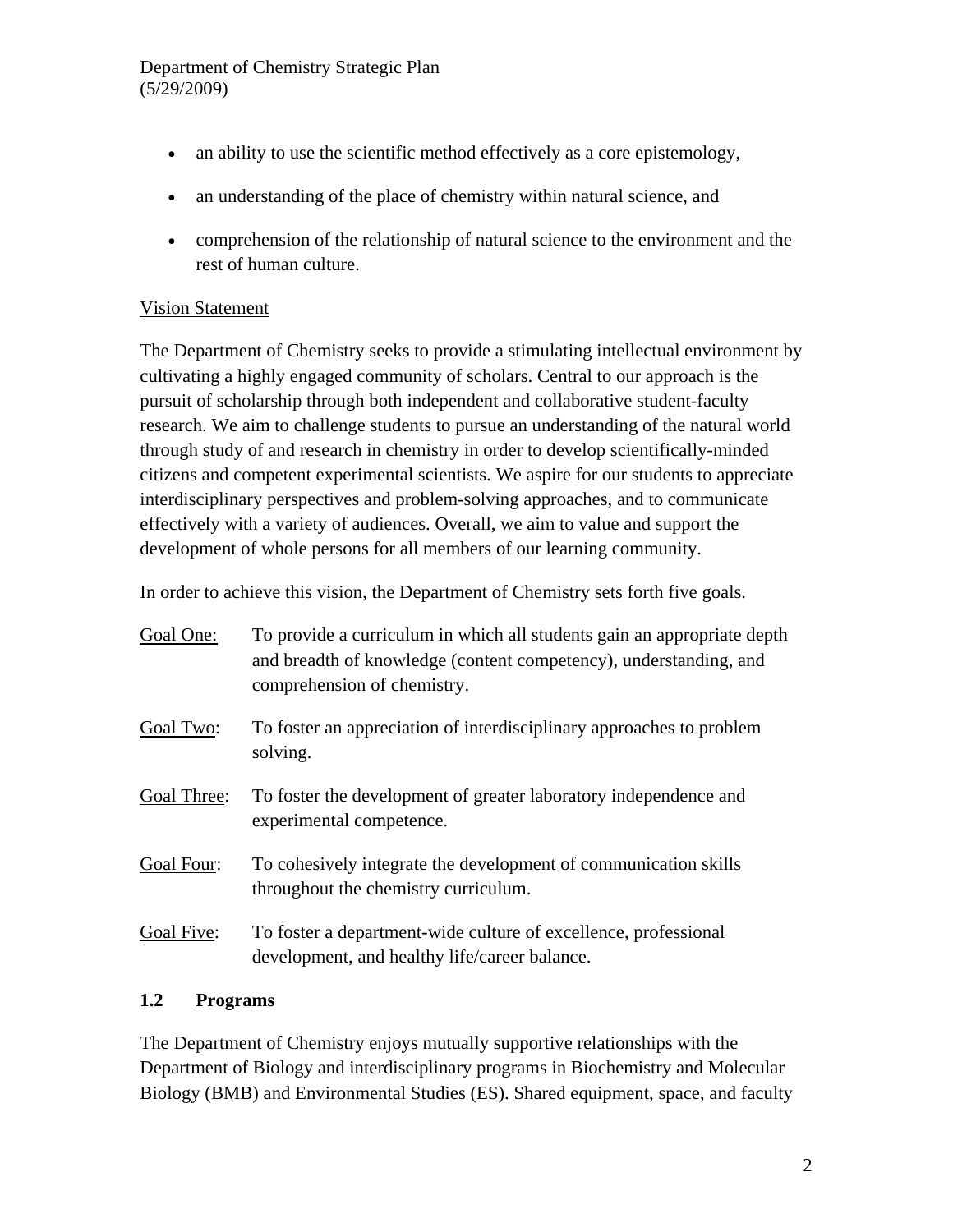with the Biology Department are integral to our courses and research. Support for BMB and ES includes shared faculty, equipment, space, financial resources and mutually beneficial course offerings. The Department of Chemistry offers courses (i.e. CHE-107, CHE-141, CHE-251, CHE-258, and/or CHE-371) that support majors in many departments and programs, including Biology, Biochemistry and Molecular Biology, Environmental Studies, Geology, Nursing, Health and Exercise Science, and Education. The Biochemistry and Molecular Biology program and the Physics, Math and Computer Sciences, and Education Departments offer courses that support majors and minors within the Department of Chemistry. The Department of Chemistry works closely with directors, chairs, and/or liaisons to maintain the relationships between the Department of Chemistry and these programs.

The Department of Chemistry is an active participant in the First Term Seminar (FTS) program. At least one section of FTS has been offered by the Department of Chemistry almost every year the program has been in place. We plan to continue this tradition, contingent on adequate faculty staffing.

## **1.3 Support relationships**

The Department of Chemistry relies on partnerships with and support from other programs and offices.

The Advising Office works with students and academic advisors to ensure students meet the aims and requirements of the program in which they are enrolled.

We rely on Gustavus Technology Services to support the technology in our classrooms and computers in our laboratories. In addition, they provide Internet and web support. Our partnership with GTS includes a part-time staff member to assist with and ensure that chemistry-specific software applications are installed on teaching laboratory computers. This part-time staff member also responds to occasional general computer hardware service needs.

We are partners with the Office of Institutional Advancement. The Alumni Relations Office provides us with alumni contact information for distribution of our department newsletter and alumni surveys, and we provide them with updates on alumni professional developments. We work closely with the office of Corporate and Foundation Relations as we seek external funding for research, curricular development, instrument acquisition, and programmatic development.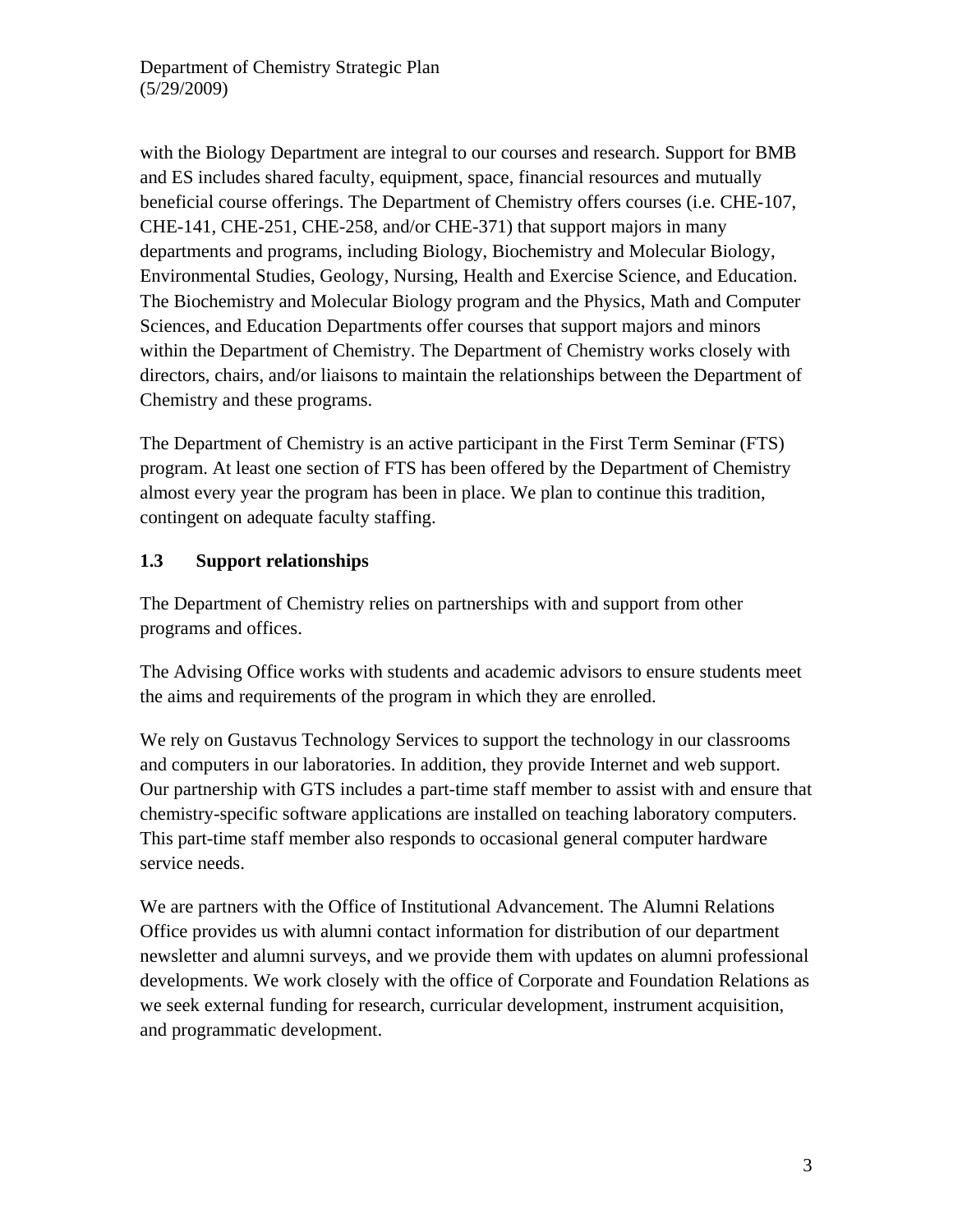We benefit from a relationship with the Office of Marketing and Communication that helps us publicize the work we do through stories on the campus web site, in the *Yellow Sheet*, in the *Gustavus Quarterly*, and in the media at large.

We partner with the Library to ensure completeness and quality of the library collection related to the chemical sciences, including current scholarly texts, relevant periodical subscriptions (such as the ACS Journal package, a key component enhancing our curriculum), significant reference sources (such as the *Encyclopedia of Reagents for Organic Synthesis*), access to interlibrary loan programs (such as Minitex), and access to essential literature databases (including SciFinder Scholar, the largest scientific database and an essential tool for teaching and research in modern chemistry). Such access is necessary for the maintenance of American Chemical Society approval of our "Chemistry ACS" major that is pursued by graduate-school-bound students as well as by others. The Library and staff provide important support to our students in the access and use of chemical information for scholarly pursuits. This support is critical to the teaching of students in the classroom and the mentoring of the students in the research lab.

As do all departments on this campus, we benefit from faculty development and student/faculty research programming and support through the John S. Kendall Center for Engaged Learning.

We partner with the Office of Diversity Development and Multicultural Programs to better support and encourage racially underrepresented students who are pursing the study of chemistry at Gustavus.

## **SECTION 2 Strategic Review**

#### **Strategic issues**

Several influences impact the Department's ability to effectively fulfill its mission.

Changes within chemistry as a discipline have prompted the American Chemical Society's Committee on Professional Training (CPT) to revise degree guidelines. The increased emphasis on interdisciplinary solutions to challenges in materials science, nanotechnology, and the development of environmentally responsible methods, for example, have led to more flexible guidelines on both program structure and laboratory curriculum recommendations.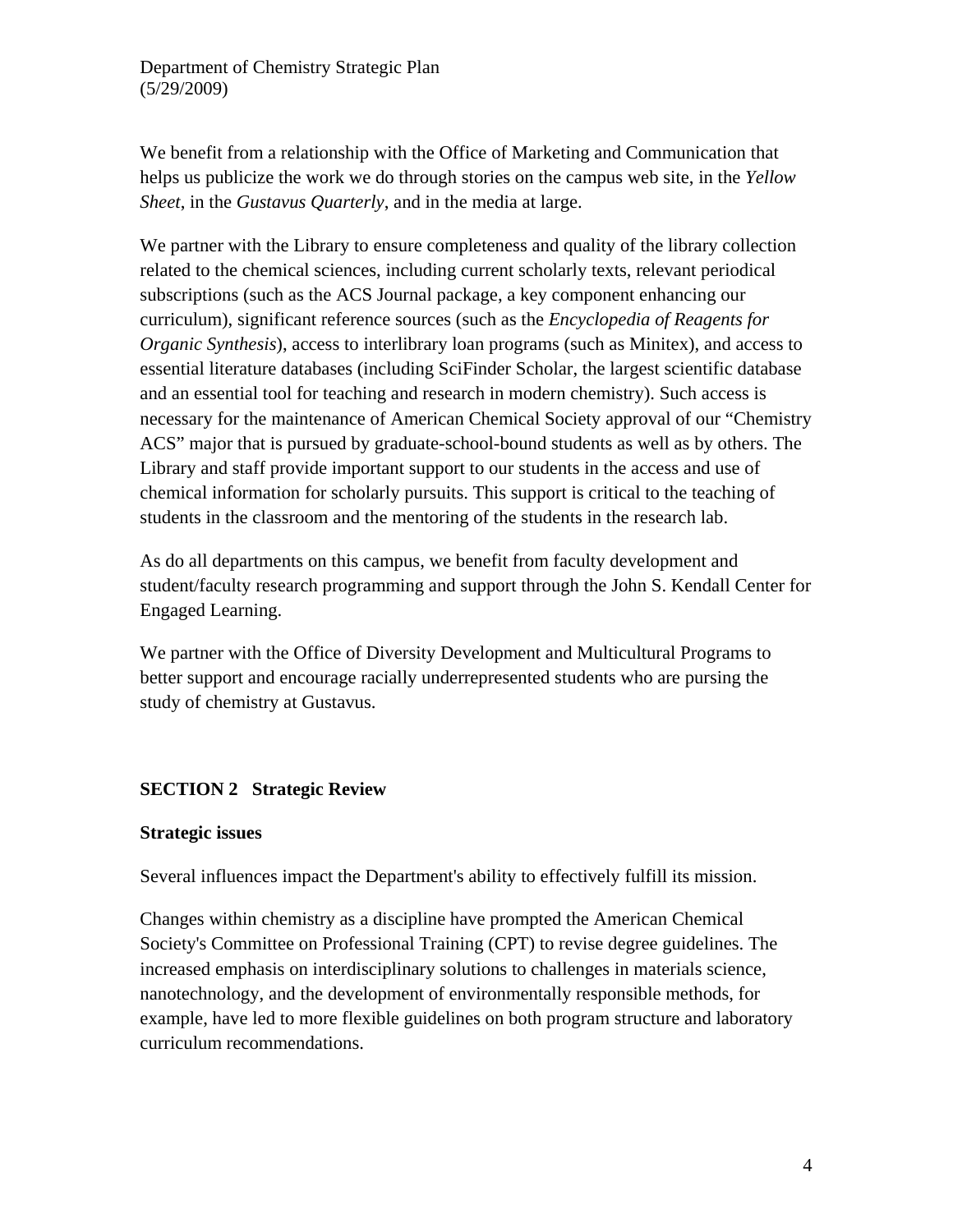Interdisciplinary collaborations (i.e. those that draw expertise from disciplines that are usually considered to be separate in the types of questions that they address) can produce numerous benefits. Some problems cannot be effectively addressed by a single, traditional discipline due to their complexity. Such problems, though they can be of great importance, have often been neglected by the traditional disciplines, where the ability to address them is literally made impossible by the lack of appropriate knowledge and expertise. Interdisciplinary collaborations, in their best manifestations, can combine the methodologies and insights from disparate disciplines to provide innovative solutions to such complex problems.

Research experiences are increasingly important for undergraduate students. Advances in information technology have changed both the rate at which scientific discoveries are reported and the way scientific information is accessed. Commensurate with this increase in research expectation and productivity is the increased cost and complexity of instrumentation required to conduct research of significance.

Gustavus is experiencing the national trend of increased interest in science-intensive programs. Other colleges have recognized and responded to this trend and have either renovated or constructed new science buildings to address both the changes outlined in the CPT guidelines and the growing size of the programs relative to the campus as a whole. St. Olaf College, for example has recently opened a new building that houses all of their natural sciences departments and psychology. In the last ten years, Luther College, the University of St. Thomas, Wittenberg University, and the College of Wooster have all built additional space for the natural sciences and renovated existing space.

#### **Strengths**

 $\overline{a}$ 

The Department of Chemistry and its students have benefited from the energy and expertise of both tenure-line employees and support staff. In the past decade, 71% of our chemistry and biochemistry graduates started graduate (42%) or professional (29%) school within a few years of graduation. Additionally, for the five-year period of 2001- 2005, Gustavus Adolphus College ranked  $9<sup>th</sup>$  as a source of graduates completing their Ph.D. in chemistry among the approximately 250 liberal arts colleges.<sup>1</sup> Specifically, we see our strengths as:

- rigorous laboratory experience for students at all levels,
- rigorous curriculum that conforms to the ACS guidelines,

<sup>&</sup>lt;sup>1</sup> National Science Foundation WebCASPAR database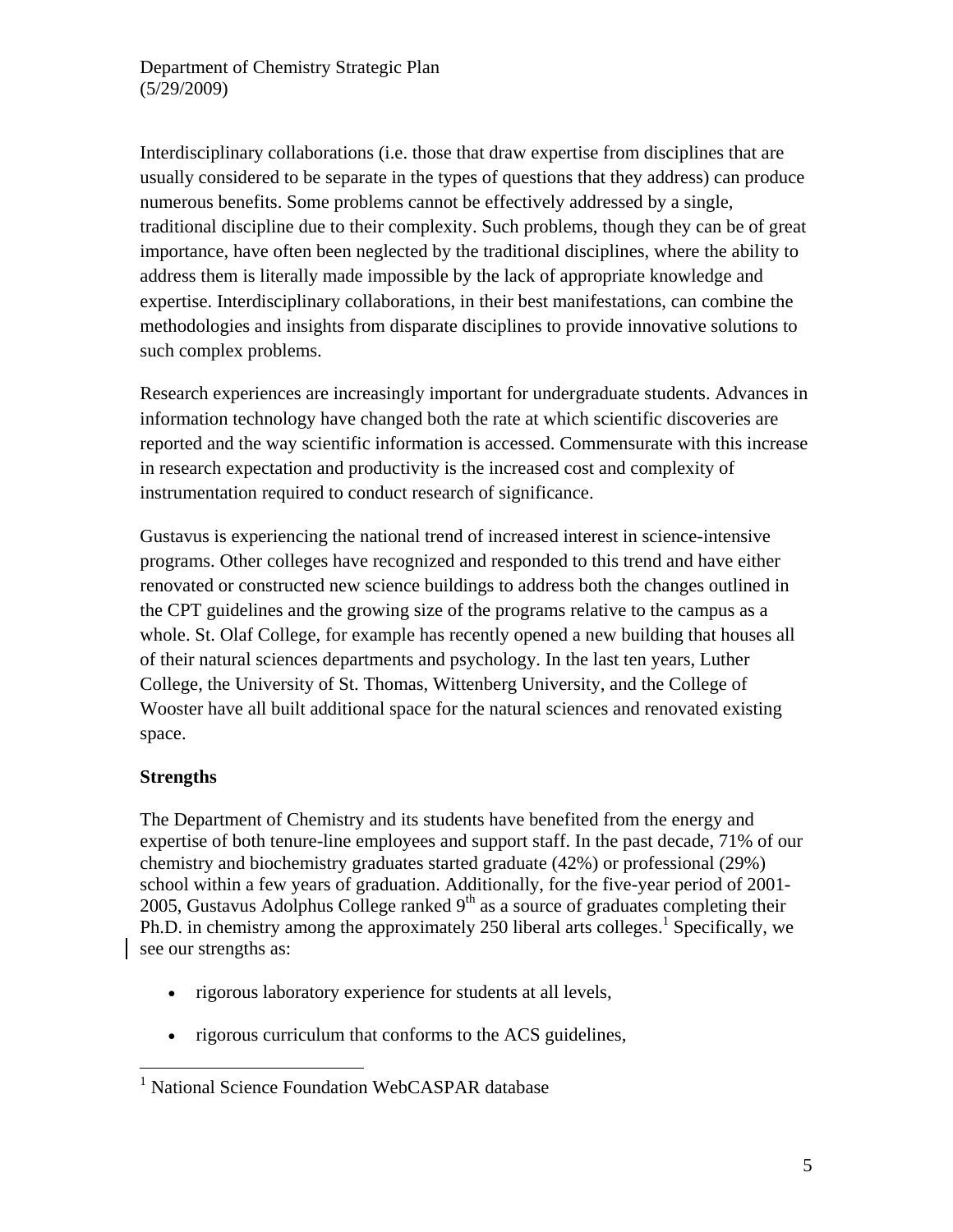- broad range of faculty specialization,
- vigorous student/faculty collaborative research program,
- specific commitment to general education and First Term Seminar,
- dedicated mentoring of both majors and non-majors,
- engaging course offerings for January Term,
- strong synergy with the Biochemistry and Molecular Biology program, and
- a regular, well-attended invited speaker seminar program.

#### **Weaknesses**

The Department of Chemistry has struggled to accomplish recognized goals. These struggles have highlighted several weaknesses in our program, including:

- inadequate writing instruction, due to delayed engagement in disciplinary-specific writing and the lack of a coordinated writing development plan which spans the entire curriculum,
- inadequate oral communication instruction,
- limited pedagogical variety in introductory courses,
- limited support of Curriculum II,
- inability to develop research-like experiences in introductory laboratories,
- few course offerings for interdisciplinary topics (i.e. materials science, etc),
- lack of an adequate, sustainable process for the acquisition and maintenance of modern equipment/instrumentation, and
- inadequate attention to scientific and information literacy.

#### **Challenges**

Since the last ten-year self-study, all but one member of our department, including support staff, are new. This new faculty/staff configuration has developed a new vision, laid out in this document, that builds upon earlier contributions. In addition to the need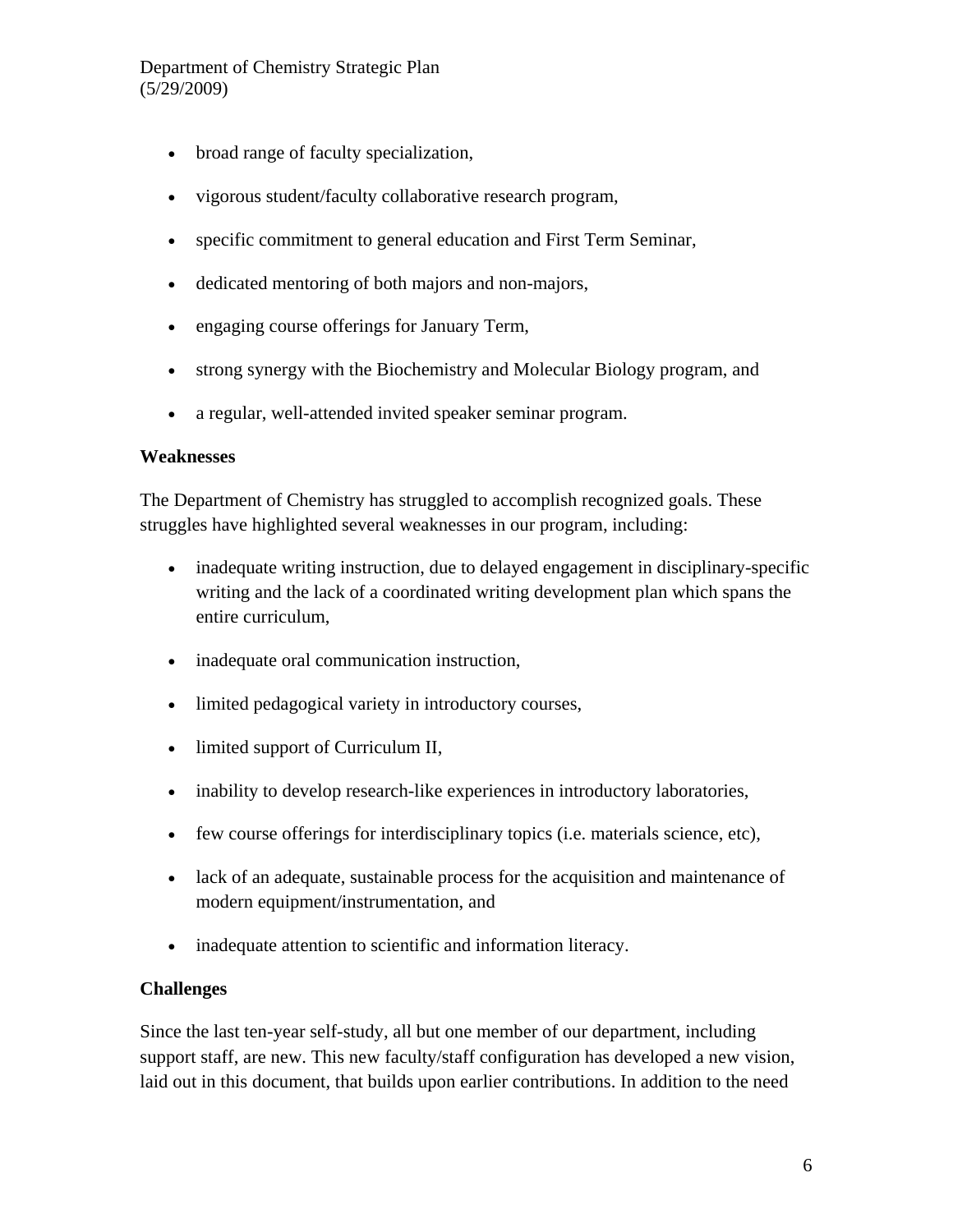for cultivation of leadership skills among such a significant portion of our department, large and ever-increasing class sizes present a constant challenge.

Nearly one-third of each incoming class enrolls in Principles of Chemistry (CHE-107), our first course in the four-course sequence that is heavily used by both students interested in disciplinary-specific training, and those interested in other disciplines (c.f. §1.2 Programs). On average, 226 students enrolled in Principles of Chemistry during each of the last five years. The average section enrolled 45 students, the largest section being 57 students. The next three semesters in the sequence, Organic Chemistry I (CHE-141), Organic Chemistry II (CHE-251), and Inorganic Chemistry I (CHE-258) also enroll relatively high numbers of students. Average enrollment in each section of Organic Chemistry I, for example, has been 49 over the same five- year period with the largest section enrolling 76 students. Enrollment in Organic Chemistry II has become particularly concerning with an average enrollment of 89 students in each section, the largest section enrolling 112 students. The fourth course in the core sequence, Inorganic Chemistry I, enrolls an average of 77 students in each section, with the largest class size of 94. On average, then, students moving through the chemistry program would have class sizes of 45, 49, 89, and 77 students on a campus that advertises an average class size of 15 students.

Focusing solely on average course size, however, provides an incomplete picture of enrollment dynamics. Enrollment in Principles of Chemistry has risen 15% from 188 students in 2004 to 217 in 2008. Organic Chemistry I has increased enrollment 28%, while Organic Chemistry II has increased by 37% for the same time period. The fact that these percentage changes are increasing, rather than constant, as the sequence of courses progresses demonstrates that the retention, and therefore class size, from course to course is increasing independent of the total Gustavus enrollment. While this is a very positive development from the standpoint of retention of majors and enthusiasm for chemistry on campus, this surge in enrollments has created significant challenges in the Department as well.

The increased enrollments in chemistry have also affected how we participate in the Writing Across the Curriculum (WAC) program. Our first course in physical chemistry (Kinetics and Thermodynamics, CHE-371), for example, has enrolled an average of 33 students per section for the last five years. This course was, until 2004, our primary WRITD (writing in the discipline) course taken by many students in the fall of their third year. Currently, only a subset of our advanced 300-level courses enroll fewer than 20 people. Because WRITD-designated courses must have 20 students or fewer, our students are not experiencing intensive discipline-specific writing until second semester junior year or later.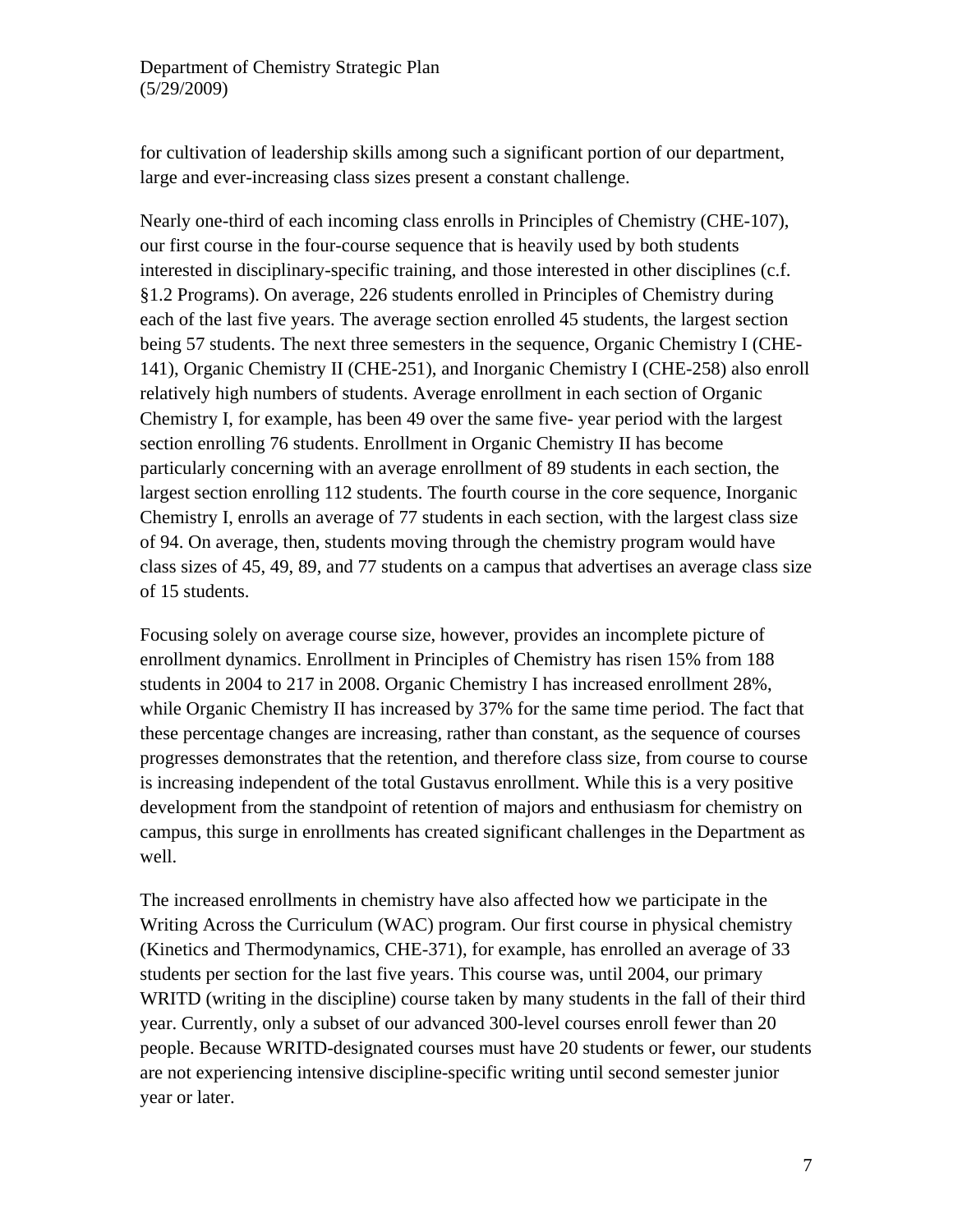The increased enrollments in chemistry have begun to affect the Department's participation in The First Term Seminar (FTS) program. We were, for instance, unable to offer a FTS course during Fall Semester 2008 due to lack of sufficient faculty time.

The increased enrollments in chemistry also present a budgetary problem. The cost of commodities used in the classroom and in teaching and research labs continues to rise, as is the number of students we need to accommodate. However, the Department budget remains the same. Advances in science and technology occur everyday. For the Chemistry Department to remain on the forefront of top-notch scholarship and research, funding must increase.

Over the years, budget cuts in the Library have forced members in the Department to lose access to journals and databases to which we were previously subscribed. These changes affect available course material and limit research projects that can be done. Showcasing that textbooks are not the only source of information and encouraging exploration of the rapidly changing scientific community is hindered.

Given the current curricular needs, there are insufficient human resources to participate more fully in general education programs and offer Curriculum II courses. Effective ways to decrease class size include limiting enrollment for each section, reducing the number of course offerings (so that more sections of high-enrolling courses can be offered), and increasing the number of faculty. In order to continue serving a high portion of the student body, while still meeting ACS guidelines, our preference is to increase the size of our faculty. The development and offering of research-like introductory laboratory experiences and the ability to provide more courses on interdisciplinary topics requires, in addition to increased human resources, more physical space as well as reconfiguration of the current facilities. The lack of a sustainable model for funding the acquisition and maintenance of essential equipment presents both a financial and human resource challenge.

## **Opportunities**

In the last few years, several opportunities have arisen that fund the development of curriculum, augment student/faculty collaborative research, and facilitate interdisciplinarity. Among these are the Howard Hughes Medical Institute (HHMI) award, a Merck/AAAS interdisciplinary research grant, and the National Science Foundation's (NSF) Course Curriculum and Laboratory Improvement award (CCLI). In addition to these programmatic awards, several faculty members have benefited from competitive extramural funding sources to support individual research. Beyond funding opportunities, we have recently become a member of the Midstates Consortium for Math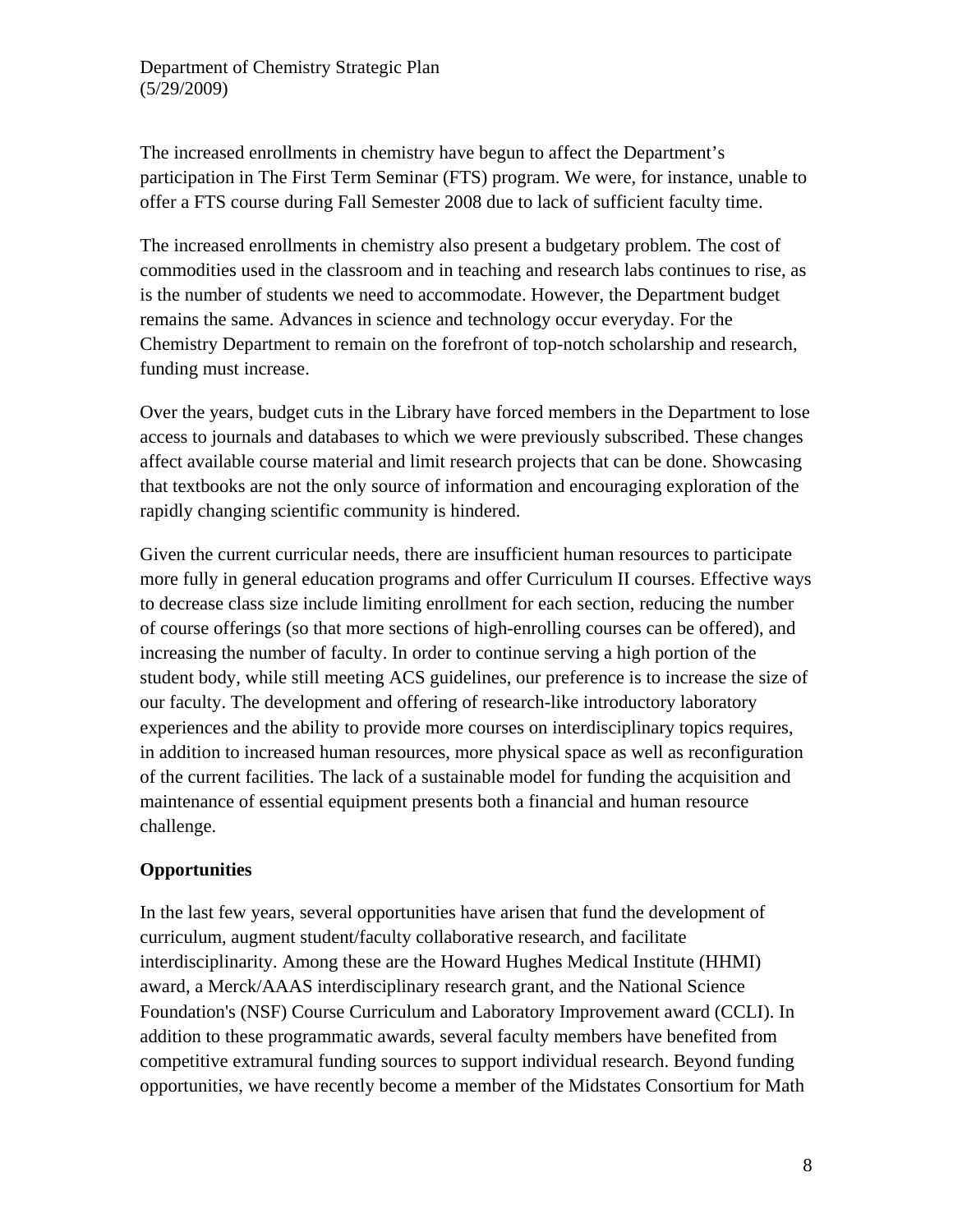and Science. We also benefit from memberships in the Midwestern Association of Chemistry Teachers in Liberal Arts Colleges, the Council on Undergraduate Research, and the Midwestern Undergraduate Computational Chemistry Consortium.

Other opportunities that allow for the growth of interdisciplinary programs include the recent establishment of the Johnson Center for Environmental Studies, the Neuroscience program, and new hires in the Biology, Geology, and Physics Departments. In a broader sense, there are several opportunities for faculty development available through the John S. Kendall Center for Engaged Learning. Faculty members also have the opportunity to collaborate with colleagues at other campuses.

### **SECTION 3 Strategic Initiatives and Recommendations**

Goal One: To provide a curriculum in which all students gain an appropriate depth and breadth of knowledge (content competency), understanding, and comprehension of chemistry.

## **Strategic Initiatives**

- 1.1 Ensure that appropriate and adequate chemical content is an integral part of all departmental course offerings.
- 1.2 Foster the development of chemical understanding and comprehension among students throughout the chemistry curriculum.
- 1.3 Contribute to the general education of liberal arts students, so as to contribute to their becoming knowledgeable citizen scientists.
- 1.4 Continue to develop the laboratory curriculum to provide opportunities for students to develop an understanding of chemistry through hypothesis-driven experimentation and analysis.
- Goal Two: To foster an appreciation of interdisciplinary approaches to problem solving.

## **Strategic Initiatives**

2.1 Expand the curriculum to embrace topics which highlight overlap(s) among more traditional academic disciplines.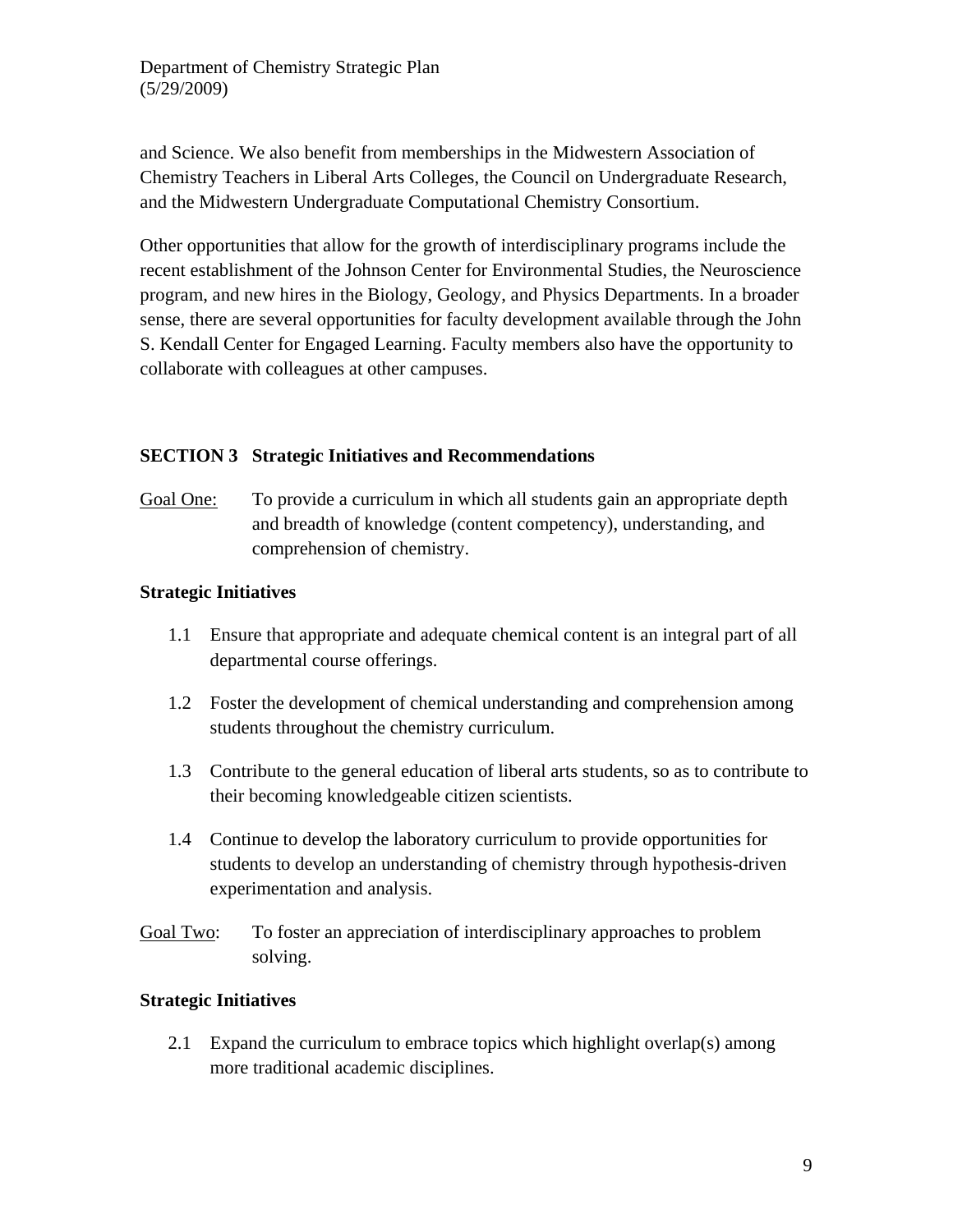- 2.2 Foster the development of a comprehensive view of the role of chemistry within the natural sciences, as well as the broader relationship between the natural sciences and human culture.
- 2.3 Establish a culture of inquisitiveness which spans traditional divisions among the natural sciences.

Goal Three: To foster the development of greater laboratory independence and experimental competence.

#### **Strategic Initiatives**

- 3.1 Use an "outcome oriented" laboratory curriculum to develop skills consistent with the demands on  $21<sup>st</sup>$  century chemists.
- 3.2 Provide research-like experiences early in the laboratory curriculum.
- 3.3 Increase the number of laboratory exercises which highlight overlap among the traditional sub-disciplines of chemistry.
- 3.4 Modify the laboratory curriculum to allow for more student/faculty collaborative research.
- Goal Four: To cohesively integrate the development of communication skills throughout the chemistry curriculum.

## **Strategic Initiatives**

- 4.1 Initiate and execute a comprehensive plan that coordinates—at all levels of the chemistry curriculum—the development of effective writing skills.
- 4.2 Develop and implement a comprehensive plan that coordinates—at all levels of the chemistry curriculum—the enhancement of effective oral communication skills.
- 4.3 Develop a comprehensive scientific literacy plan to effectively teach students to use, critically evaluate, and assess the reliability of sources available in both the scientific literature and public media.
- Goal Five: To foster a department-wide culture of excellence, professional development, and healthy life/career balance.

#### **Strategic Initiatives**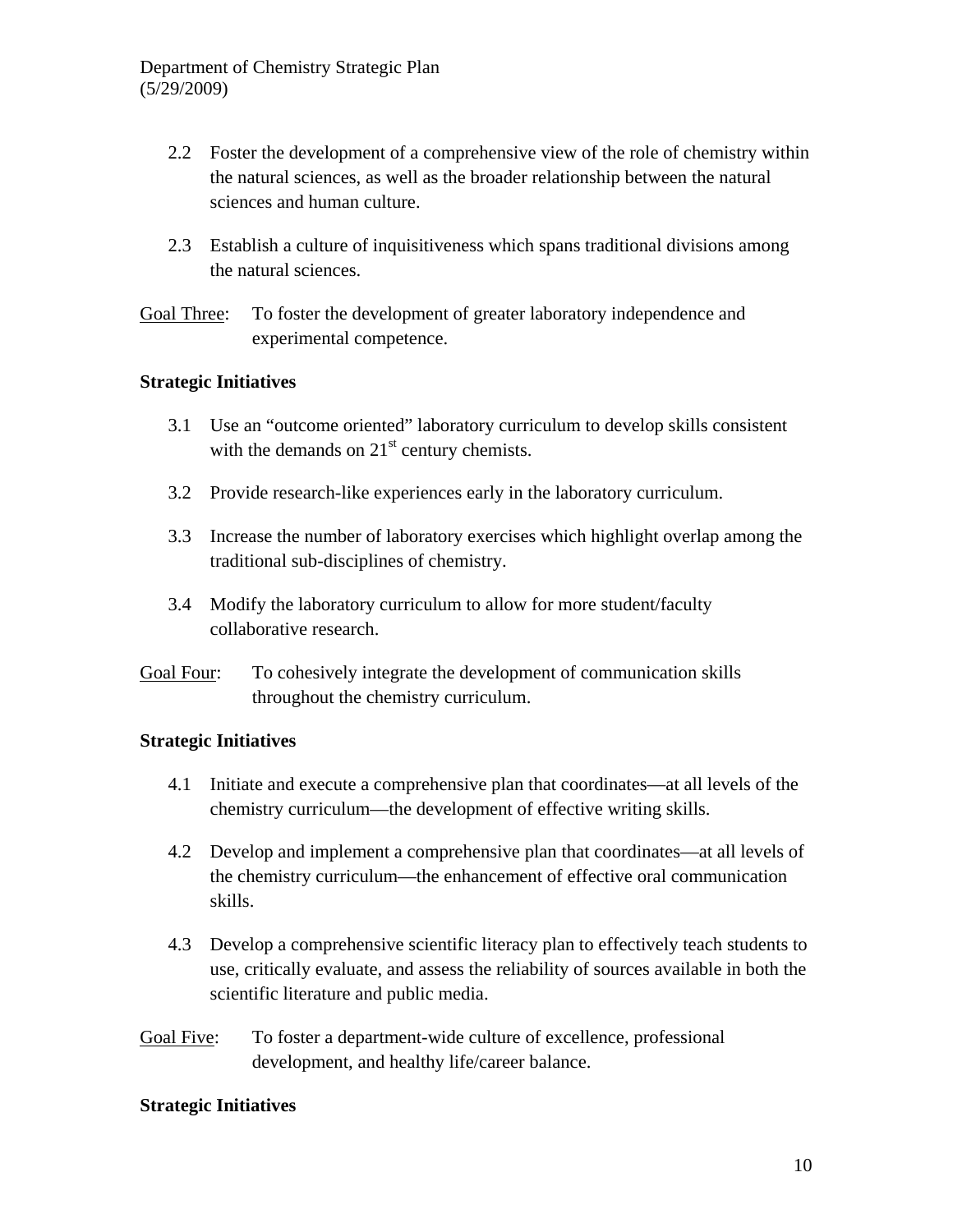- 5.1 Encourage, support, and reward faculty excellence in teaching, advising, and collaborative student/faculty research.
- 5.2 Encourage, support, and reward scholarly work which contributes to the greater body of scientific knowledge.
- 5.3 Foster an environment in which established faculty and staff provide a model of healthy life/career balance for new faculty and staff, as well as for students.

### **Recommendations**

- Develop a strategy to introduce and familiarize all chemistry students with the use and evaluation of scientific and science-related literature. This instruction will begin with a coordinated sequence of activities in the chemistry core (CHE-107, CHE-141, CHE-251, CHE-258). Addresses Goals 1, 2 & 4.
- Develop a strategy for all chemistry students to appreciate and develop their skills with a variety of written and oral communication styles. This instruction will begin with a coordinated sequence of activities in the chemistry core (CHE-107, CHE-141, CHE-251, CHE-258). Addresses Goals 4 & 5.
- Partner with the Writing Center, Library, and faculty in Communication Studies to enhance and unify instruction and evaluation of scientific literacy and communication skills across the chemistry curriculum. Addresses Goal 4.
- Partner with the Writing Center and Writing Across the Curriculum to setup workshops and training sessions for faculty involved in WRIT-I/WRIT-D course instruction. Addresses Goal 4.
- Further enhance our relationship with the Library through lengthening the term of the departmental Library Liaison from one year to 3-4 years. This change would improve continuity.
- Support efforts to centralize tutoring services across campus by recommending tutors, providing any needed resources, and being involved in the training process. Addresses Goal 4.
- Adopt a sustainable departmental model for instrument acquisition, maintenance, and repair. Develop a modern complement of chemical instrumentation and infrastructure to serve the laboratory curriculum and student/faculty collaborative research. Addresses Goals 1, 2, 3 & 5.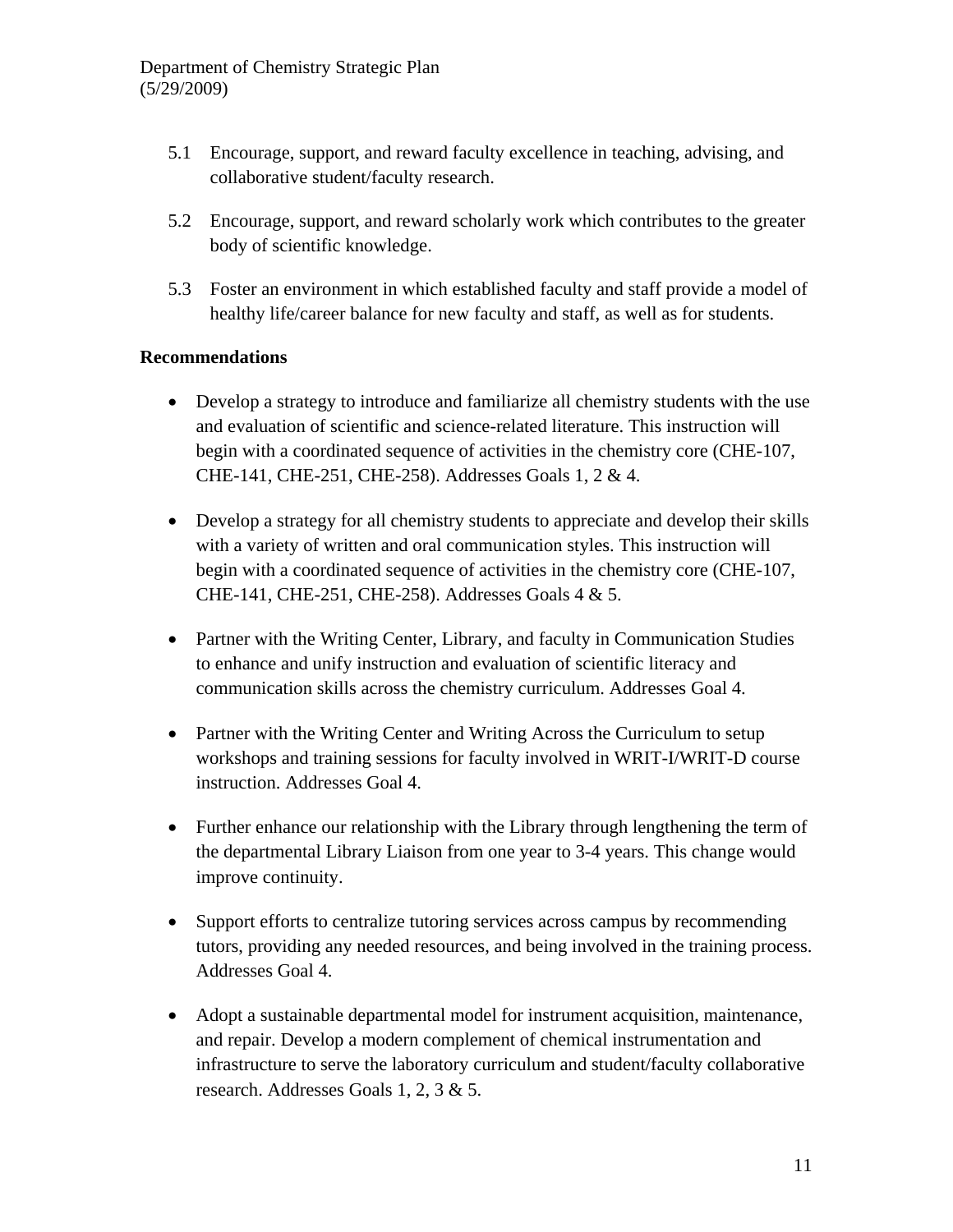- Redesign the laboratory curriculum to focus on the development of basic and advanced laboratory competencies, to integrate different sub-disciplinary areas, to provide research-like experiences early in a student's career, and to promote environmental awareness. This instruction will require additional resources and a coordinated effort across the Department. Addresses Goals 1, 2 & 3.
- Generate and support on-campus extracurricular opportunities that help build a community of scholars, such as journal club, research meetings, chemistry seminar, retreats and Gustavus symposia. Provide support to allow more students and faculty to attend and/or present their research at regional and national professional meetings. Addresses Goals 1, 2, 3, 4 & 5.
- Continue our consistent support of the Nobel Conference by canceling labs and classes during conference activities and encouraging students to attend as many of the events as possible. Increase support by coordinating theme-related hands-on experiences and other activities within the department. Addresses Goal 2.
- Increase support of student/faculty research, recognizing this activity as both a significant and valued teaching-learning relationship and central to the scholarly work of the faculty. Addresses Goals 1, 2, 3, 4 & 5.
- Maintain and enhance support of existing interdisciplinary programs in BMB and ES. Develop synergistic relationships with existing programs, such as neuroscience, physics, math and computer science, and/or geology that may lead to the involvement of chemistry in existing ID programs and/or the creation of new ID programs. New involvement in ID programs will be limited to one or two so that we can offer these relationships appropriate support. Addresses Goals 2 & 5.
- Continue and expand our course offerings in general education, including First Term Seminar (FTS), January Interim Experience (IEX), Curriculum II and courses with the Natural Science Perspective (NASP) designation within Curriculum I. We will focus on increasing the number of courses with interdisciplinary themes, including areas outside of the natural sciences (e.g. History, Political Science). Addresses Goals 1, 2, 3 & 5.
- Conduct a feasibility study to assess space needs that will support the continued teaching and learning of an evolving science. This includes medium-term planning for a new building and/or major addition/renovation of the current space, and short-term planning for how to adapt the space we currently have to better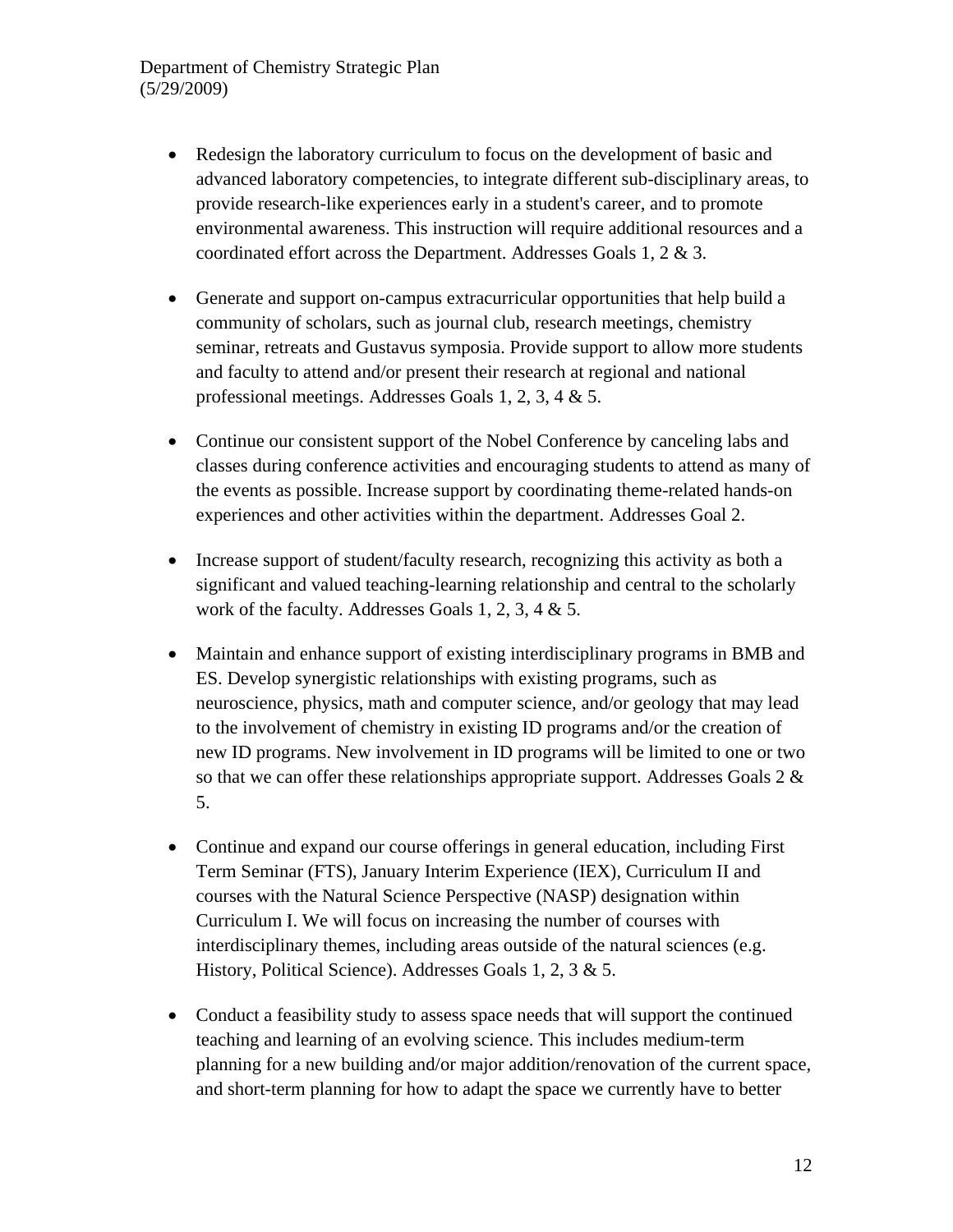suit our needs. Throughout the process, environmental impact will be considered as we plan for the future. Addresses Goals 1, 2, 3 & 5.

- Continue to offer an appropriate breadth and depth of courses for students within the chemistry major, related majors (e.g. biology) and pre-professional programs (e.g. pre-medicine). Addresses Goals 1, 2 & 3.
- Identify and articulate content and skill competencies for each course and laboratory offered in chemistry. Addresses Goals 1, 2, 3 & 4.
- Continue to develop an integrated, rigorous curriculum that reflects the development of content competencies throughout the chemistry major. Addresses Goals 1 & 3.
- Incorporate innovative pedagogies and active learning environments in and outside the classroom to ensure opportunities for students to practice and develop critical thinking, problem solving, integration and synthesis of complex course material. Addresses Goal 1.
- Create a departmental faculty/staff development plan that includes support for new and established faculty and instructors, visiting faculty, and professional staff. Addresses Goals 2 & 5.
- Develop a plan to effectively use new and existing support systems and programs so that more faculty time is spent doing work expected of the faculty. Addresses Goal 5.
- Develop a mechanism and establish resources to foster collaboration and coordination of efforts in teaching, research, and other work across the Department. Addresses Goals 1, 2, 3, 4 & 5.
- Develop an acceptable, and realistic, accounting method for faculty full-time equivalent (FTE), which includes proper consideration of teaching, collaborative student/faculty research, administrative tasks, student advising, etc. Addresses Goal 5.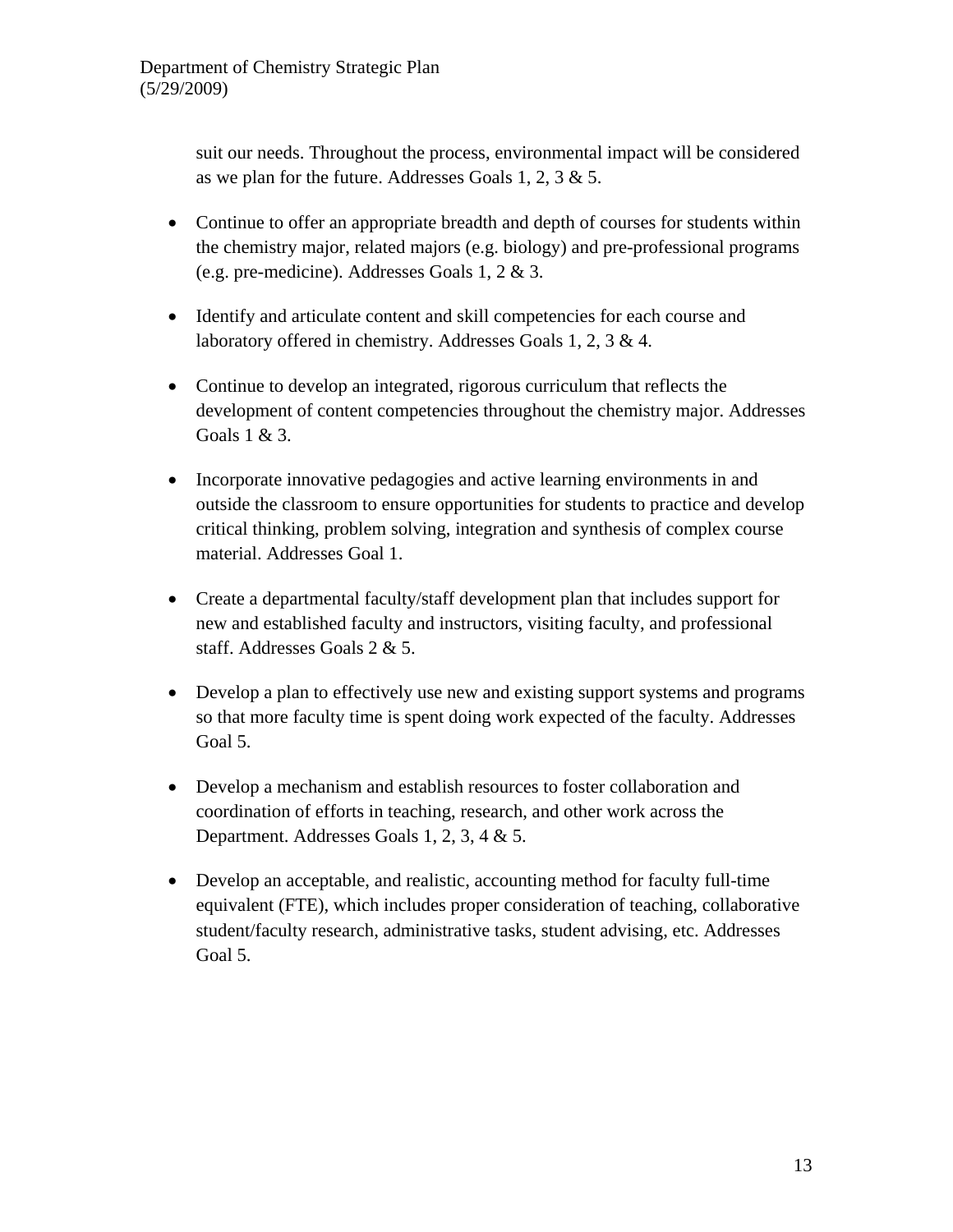#### **SECTION 4 Assessment**

Goal One: To provide a curriculum in which all students gain an appropriate depth and breadth of knowledge (content competency), understanding, and comprehension of chemistry.

In order to demonstrate that we have achieved Goal 1, we will develop an assessment program that may include:

- monitoring the number of courses the Department of Chemistry contributes to general education on a yearly basis.
- documenting examination questions and/or assignments, and correlated student outcomes, which are reflective of basic competencies within each course.
- documenting examination questions and/or assignments, and correlated student outcomes, which are reflective of the depth of student comprehension within each course.
- implementing an exit exam for senior chemistry majors which reflects content competency, understanding and comprehension of chemistry as a whole.
- developing longitudinal survey tools to track Gustavus students/graduates who take any chemistry course, which will allow faculty to track the impact of chemistry courses on chemistry majors and non-majors alike.

Goal Two: To foster an appreciation of interdisciplinary approaches to problem solving.

In order to demonstrate that we have achieved Goal 2, we will develop an assessment program that may include:

- developing longitudinal survey tools to track the number and success of chemistry majors pursuing an interdisciplinary career track.
- surveying graduating seniors to obtain feedback on student interest and participation in interdisciplinary courses.
- working with members of other departments to assess how chemistry students approach coursework and/or problem solving in other disciplines.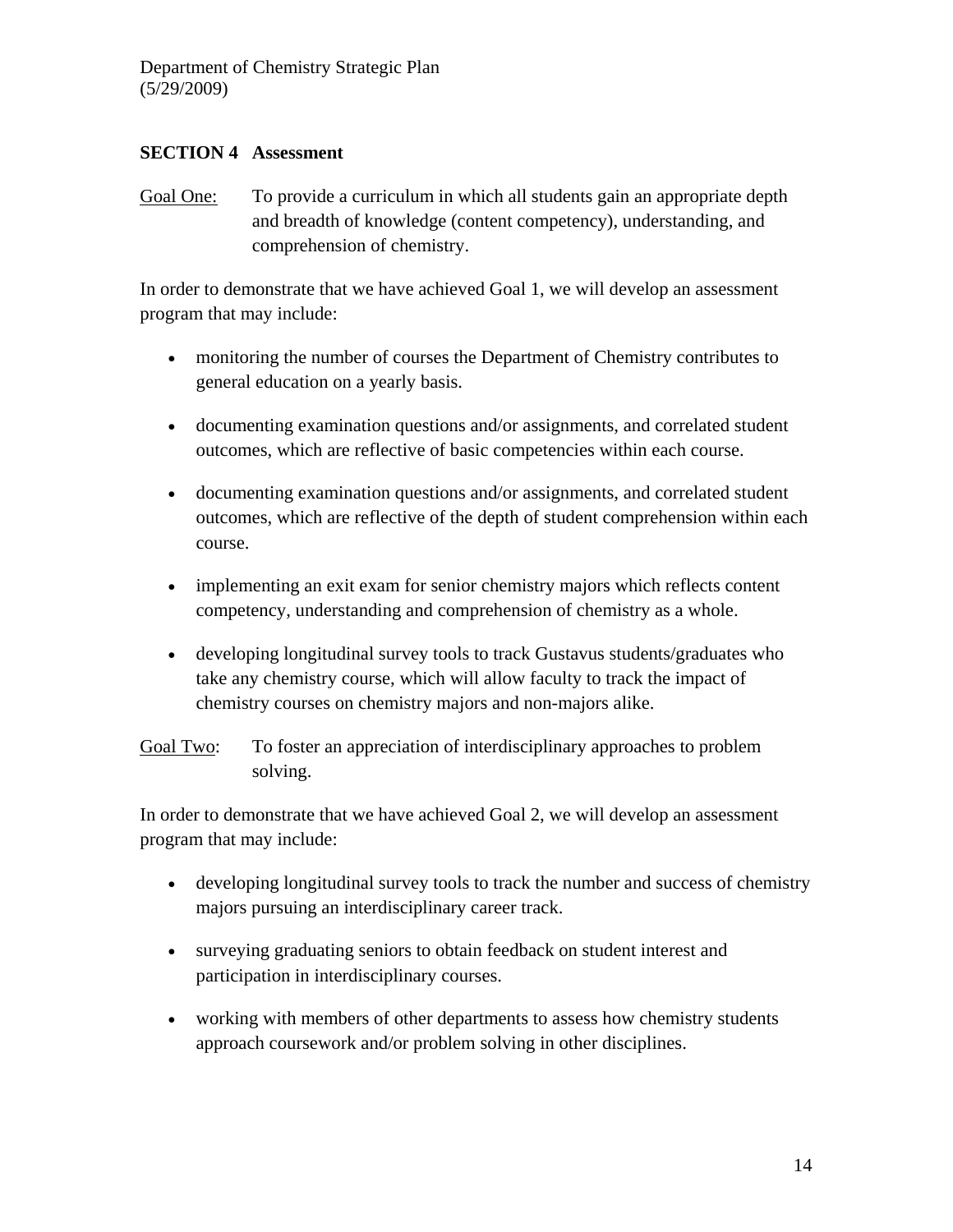- maintaining a list of interdisciplinary courses offered by the Department of Chemistry in conjunction with other departments/programs.
- monitoring our level of active support other departments/programs on campus.

Goal Three: To foster the development of greater laboratory independence and experimental competence.

To foster the development of independence and greater laboratory competence.

In order to demonstrate that we have achieved Goal 3, we will develop an assessment program that may include:

- a laboratory practicum, allowing the Department to track student outcomes as they relate to specific curricular changes and providing a basis for continued evolution of the laboratory curriculum.
- tracking the number of students pursuing and/or engaged in non-course related research opportunities.
- monitoring the number of student-designed, research-like projects within the laboratory curriculum.
- monitoring the number of laboratory projects which span traditional chemical sub-disciplines and/or are interdisciplinary in nature.
- developing and using of longitudinal survey tools containing questions related to student perception of laboratory competency, understanding and comprehension gained from a Gustavus education.
- Goal Four: To cohesively integrate the development of communication skills throughout the chemistry curriculum.

In order to demonstrate that we have achieved Goal 4, we will develop an assessment program that may include:

- documenting curriculum changes, and correlated student outcomes, which are reflective of communication and literacy activities within each course.
- monitoring the number of students who present course and/or research materials in non-classroom environments (e.g. professional meetings).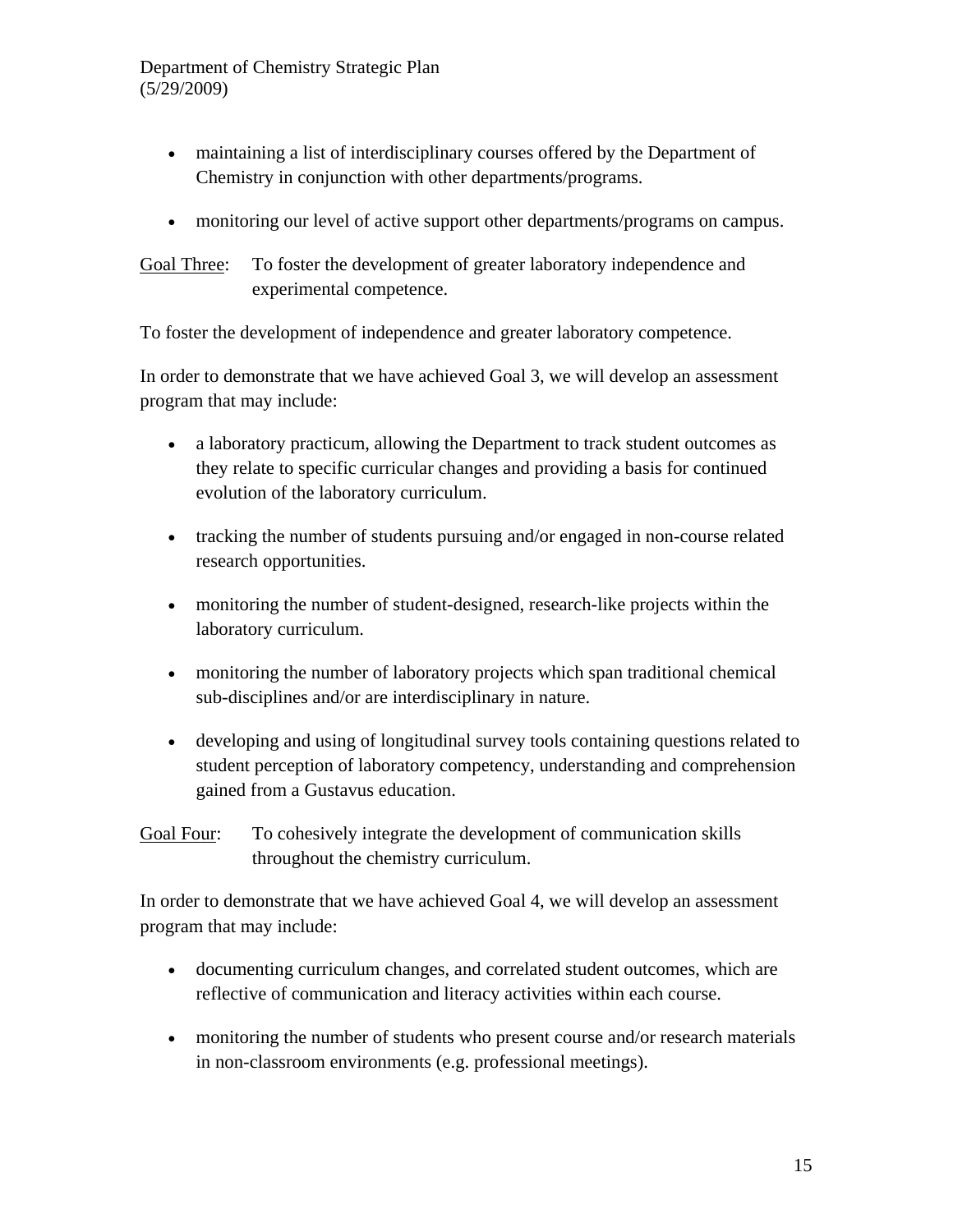- requiring communication portfolios of all department graduates (which may include class assignments, research papers/presentations, literature assignments, etc.), in order to assess student impact of any changes implemented.
- using evaluations of the communication portfolios described above as a basis for implementing further curricular changes.

Goal Five: To foster a department-wide culture of excellence, professional development, and healthy life/career balance.

In order to demonstrate that we have achieved Goal 5, we will develop an assessment program that may include:

- establishing reliable funding that supports professional development of our faculty in research, teaching, and skill development endeavors.
- monitoring class sizes at all levels within the curriculum.
- monitoring the number of students conducting on-campus research during the academic year and summer.
- monitoring the number of student and/or faculty presentations of research at regional, national and international professional meetings.
- monitoring student access to functional equipment and instrumentation within courses and research.
- monitoring faculty workloads and changes in workloads according to the realistic FTE accounting method described in recommendations above.
- monitoring and evaluating staff workloads and changes in workloads.

## **SECTION 5 Conclusion**

#### **5.1 Barriers**

The Challenges described in Section 2 begin to outline the barriers that will impede our accomplishment of the Goals described in Section 3. Chief among these are the interrelated issues of high course enrollments, limited faculty time (and FTEs), limited budget, and space.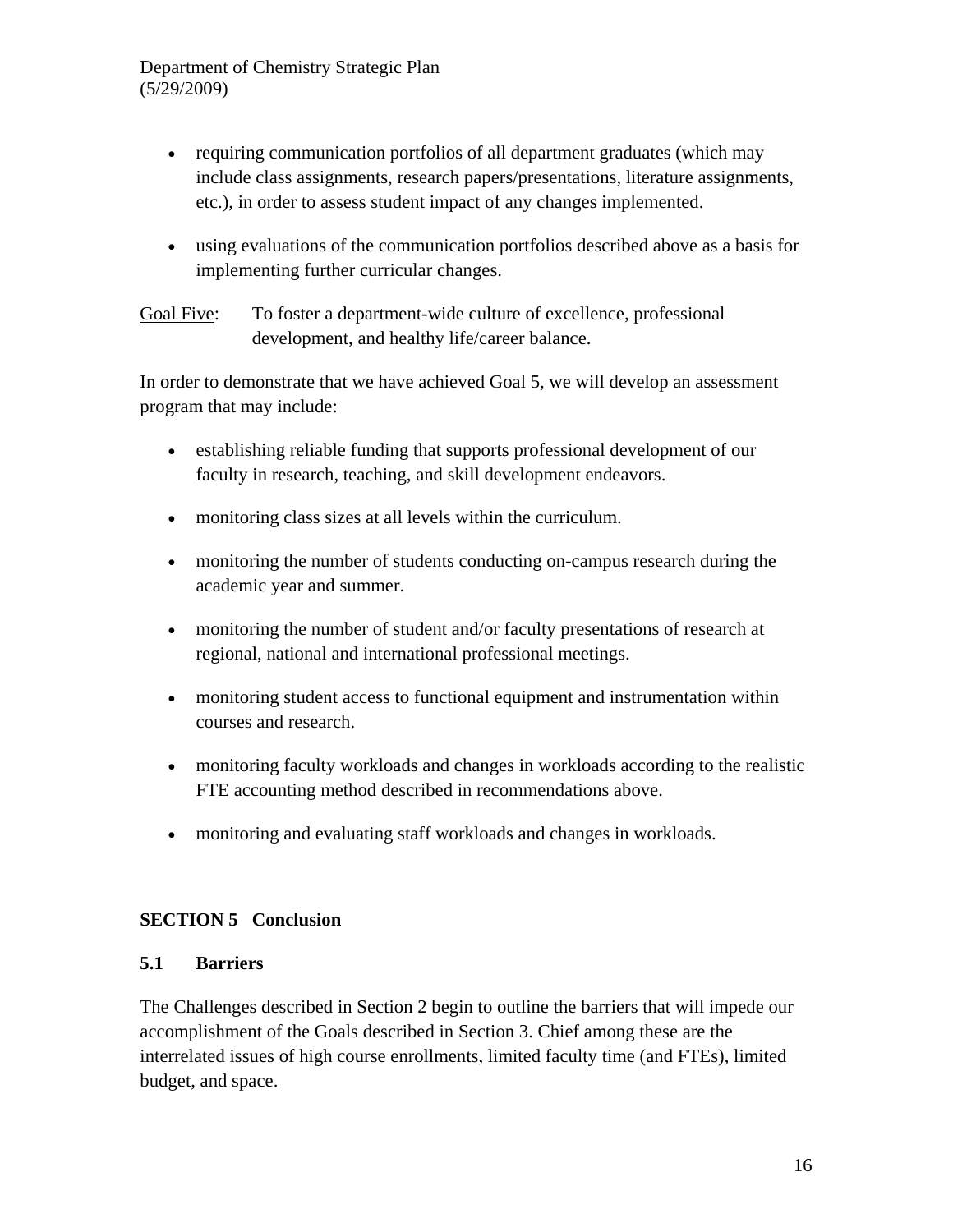### High course enrollments

One of the most significant barriers the Department of Chemistry has been experiencing is large and ever-increasing enrollments. As the number of students taking chemistry courses has increased, we have had to allow some course sections to grow larger (primarily lecture sections) and have had to offer additional laboratory sections (which are limited in size by the space of rooms). The increase in the size of our classes and the number of laboratory sections creates a barrier which prevents us from moving forward in several significant ways:

- The types of experiments we can have students do as well as our ability to develop innovative laboratory experiences is limited by our budget, which has not increased to match our enrollment growth.
- The types of experiments we can have students do is, in some cases, limited by the number of students enrolled per lab section.
- The types of pedagogical approaches we can use in our classrooms, particularly in our core courses (CHE-107, CHE-141, CHE-251, CHE-258), are limited by class sizes.
- Our ability to teach writing in our courses is at times limited by section size.
- Faculty find themselves overwhelmed with the administrative details of running large class sections, which can limit their time for research activities (including our highly valued student/faculty research collaborations), advising, and mentoring students. This is especially true in the core courses (CHE-107, CHE-141, CHE-251, CHE-258), which may be one of the times students need such faculty interaction the most.
- Staffing large numbers of lab sections limits our ability to offer general education and interdisciplinary courses.

## Limited faculty time

A number of factors have converged to create a situation in which faculty have limited time for the planning and development required to achieve the goals described above. Increases in FTEs have not kept pace with increases in enrollments, so staffing our large number of courses/labs leaves little flexibility in teaching assignments. The demands of teaching large class sections and having large numbers of academic advisees can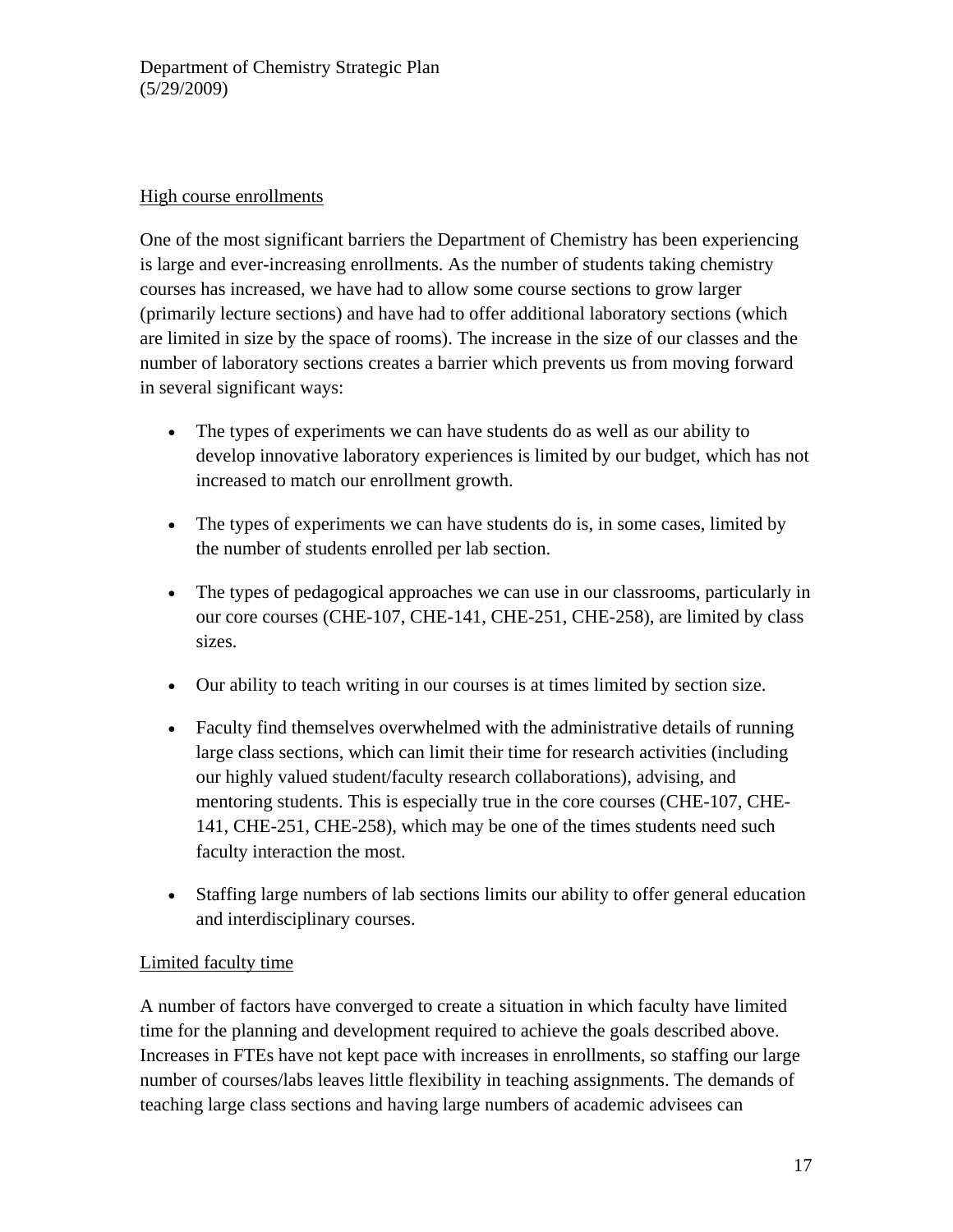consume large amounts of time. Limited faculty time creates barriers to progress in several significant ways:

- It is challenging for faculty to find time to spend on program development and curricular innovations.
- Staffing inflexibility limits our ability to offer general education and interdisciplinary courses.
- Limited number of FTEs often forces us to increase class section sizes rather than offer additional sections.
- Faculty who are teaching large classes are less able to develop relationships with students in those courses.
- Faculty sometimes lack the time to fully engage with students in the research laboratory.
- Writing instruction is limited by the time faculty have to effectively assess and provide meaningful, formative feedback on student writing.
- Faculty struggle to find time to seek external funding to support curricular development, instrument/equipment acquisition, and research.
- It can be a challenge for faculty to find the time to manage programmatic grants, once obtained.

# Limited budget

Although our course enrollments have increased significantly over the last five years, our department budget has not increased to accommodate the additional laboratory reagents, supplies, and equipment required to teach these students. This, coupled with the rising price tags on these items and shipping, creates a significant barrier to progress in laboratory development. It is difficult to keep up with the cost of running our laboratory program, much less develop innovative new laboratory experiments and courses.

## Space

We have been operating under ever tightening space constrictions for some time now. This creates barriers to progress in several ways: